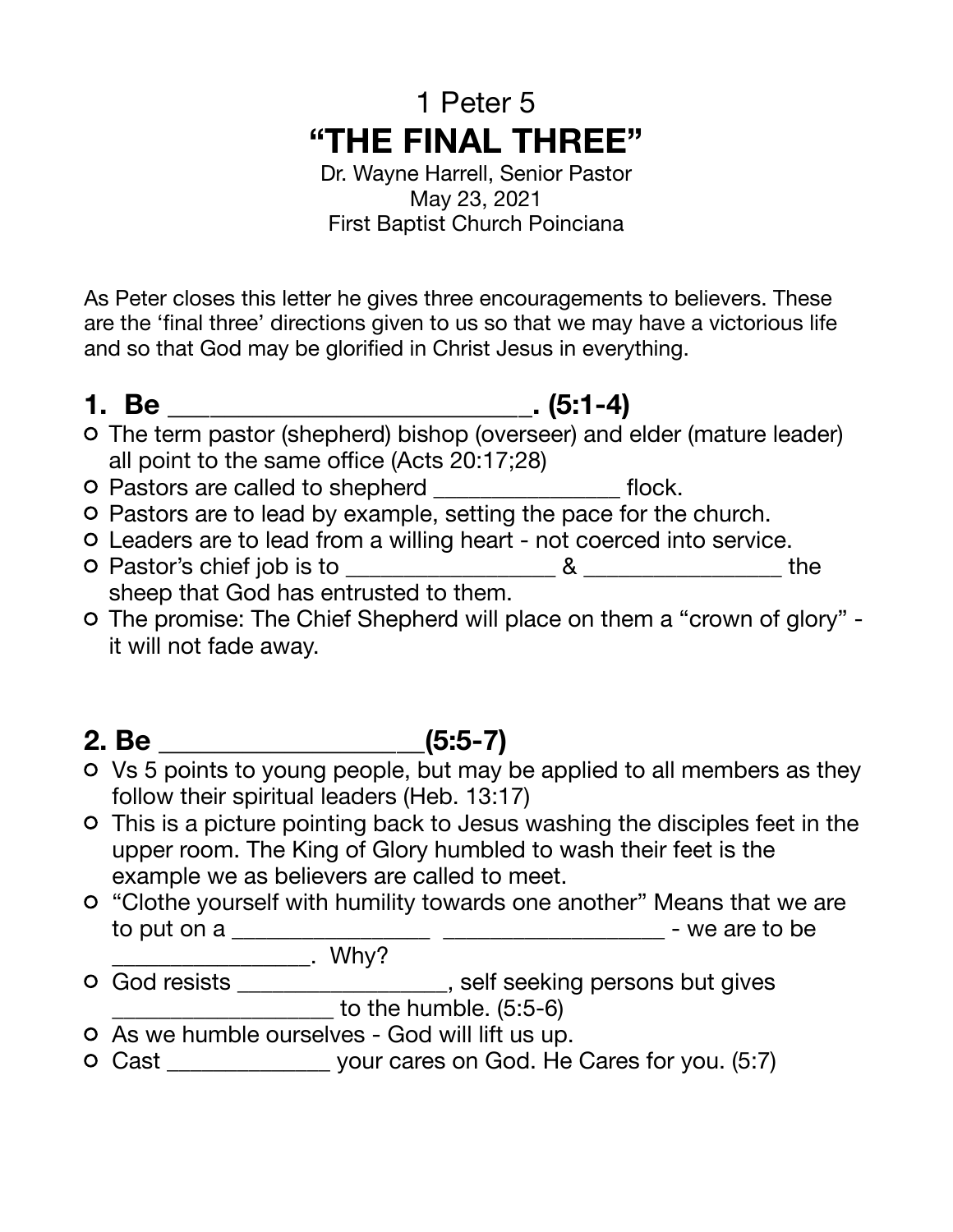## **3. Be \_\_\_\_\_\_\_\_\_\_\_\_\_\_\_\_\_\_\_\_\_(5:8-11)**

Who better than Peter to know about the prowling of Satan. Several times Jesus warned Peter that Satan was after him, but he failed to heed the warnings.

Too many believers have "gone to sleep" opening the way for satan to work. (Matthew 13:25; 39)

### **Satan's Names:**

- Adversary One Who Accuses the Courts
- o Devil Slander
- Satan accuses us before God (Job 1-2, Rev.12:10)
- Satan uses the lips of the unsaved to accuses us falsely (1 Peter 2:12; 3:16; 4:4, 14)
- O Satan comes either as a serpent to \_\_\_\_\_\_\_\_\_\_(Gen. 3) (or) as a lion to \_\_\_\_\_\_\_\_\_\_\_\_\_\_\_\_.(5:8) This is his total game toward those who believe in Christ. If you are not a believer in Christ - Satan is not messing with you. You already belong to him.
- o Satan is a liar and murderer. (John 8:44) He wants to destroy your life and keep you, by all means, from the Redemption found in Christ Jesus.

## **Defeating Satan**

1. Be \_\_\_\_\_\_\_\_\_\_\_\_\_\_\_\_! (vs 8)

 Keep your eyes open & Don't relax your guard. When we do, we fall into Satan's trap. We are in a battle not a playground.

## 2. \_\_\_\_\_\_\_\_\_\_\_\_\_\_\_\_\_\_\_! (vs 9)

Calling to mind an army, standing together to oppose the enemy. (Unity & The Word of God is the greatest weapon against Satan) If there is a break in unity among believers - Satan will take the opportunity to fulfill his names and create even more division by deception, accusations, lies, slander, oppression, bondage, and by devouring those that he can lead away from God's flock.

3. \_\_\_\_\_\_\_\_\_\_\_\_\_\_\_\_\_\_\_! (vs 9) We resist by faith. (Standing firm in the faith), trusting in the victory of Christ.